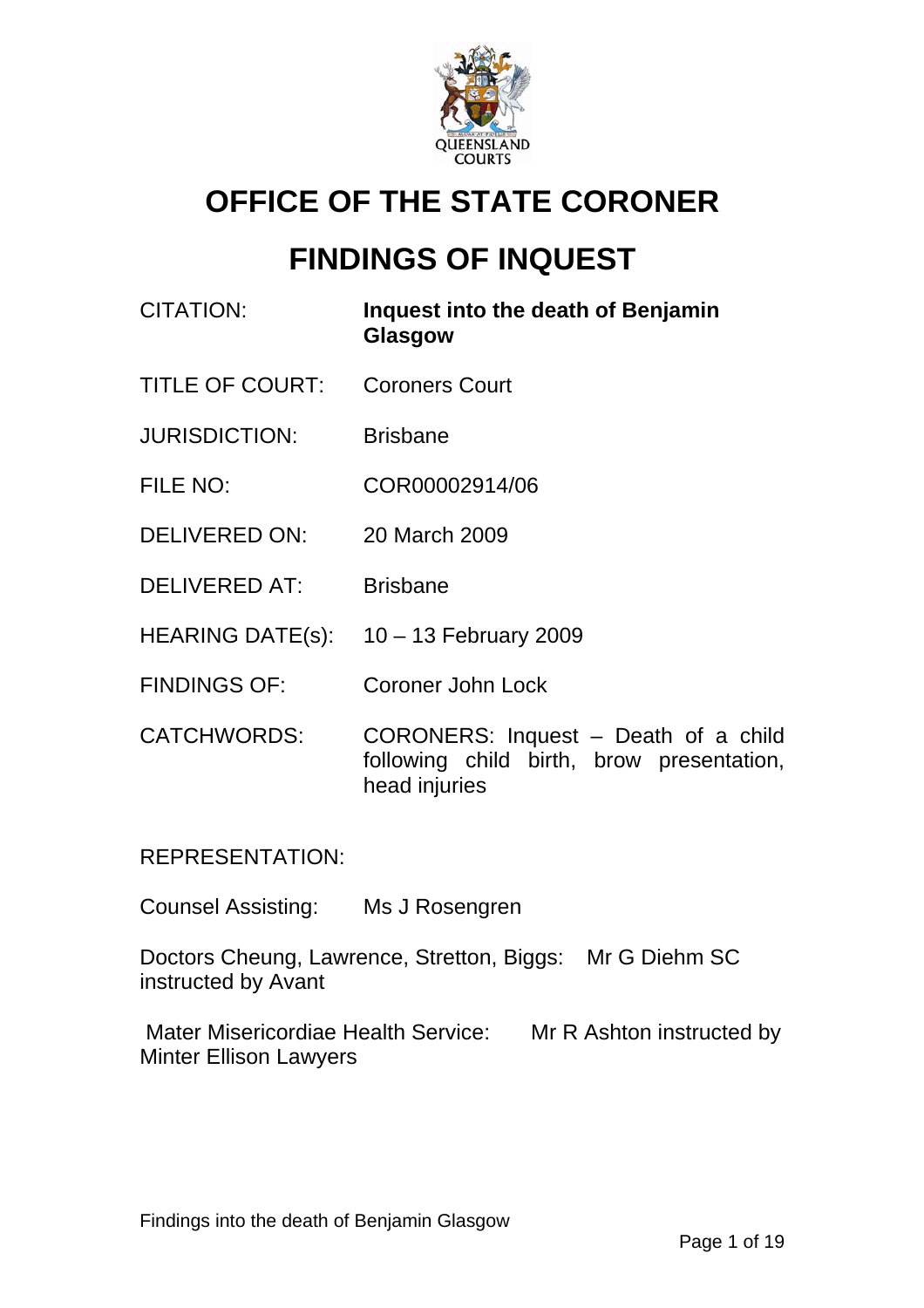## **CORONER'S FINDINGS AND DECISION**

- 1. These are my findings in relation to the death of baby Benjamin Glasgow who died at the Mater Mother's Private Hospital soon after he was born on 19 October 2006. Benjamin was born in a poor condition at about 12:30 pm and subsequent resuscitation attempts were made but they were unsuccessful. His delivery was by way of an emergency caesarean section due to a brow presentation. During the caesarean section it was identified that Benjamin's head had became stuck in the pelvis and a procedure to disimpact his head was performed by the obstetrician and a midwife. At autopsy multiple skull fractures were found and severe brain injury was identified. According to the treating doctors, pathologists and independent specialist obstetricians, these injuries were very unusual, if not, unprecedented.
- 2. These findings seek to explain how the death occurred and consider whether any changes to policies or practices could reduce the likelihood of deaths occurring in similar circumstances in the future. Section 45 of the *Coroners Act 2003* ("the Act") provides that when an inquest is held into a death, the coroner's written findings must be given to the family of the person who died and to each of the persons or organisations granted leave to appear at the inquest. These findings will be distributed in accordance with the requirements of the Act and also placed on the website of the Office of the State Coroner.

### **The scope of the Coroner's inquiry and findings**

- 3. A coroner has jurisdiction to inquire into the cause and the circumstances of a reportable death. If possible he/she is required to find:
	- a) whether a death in fact happened;
	- b) the identity of the deceased;
	- c) when, where and how the death occurred; and
	- d) what caused the person to die.
- 4. There has been considerable litigation concerning the extent of a coroner's jurisdiction to inquire into the circumstances of a death. The authorities clearly establish that the scope of an inquest goes beyond merely establishing the medical cause of death.
- 5. An inquest is not a trial between opposing parties but an inquiry into the death. In a leading English case it was described in this way:- *"It is an inquisitorial process, a process of investigation quite unlike a criminal trial where the prosecutor accuses and the accused defends… The function of an inquest is to seek out and record as many of the facts concerning the death as the public interest requires."* [1](#page-1-0)

<span id="page-1-0"></span> $\overline{a}$ <sup>1</sup> *R v South London Coroner; ex parte Thompson* (1982) 126 S.J. 625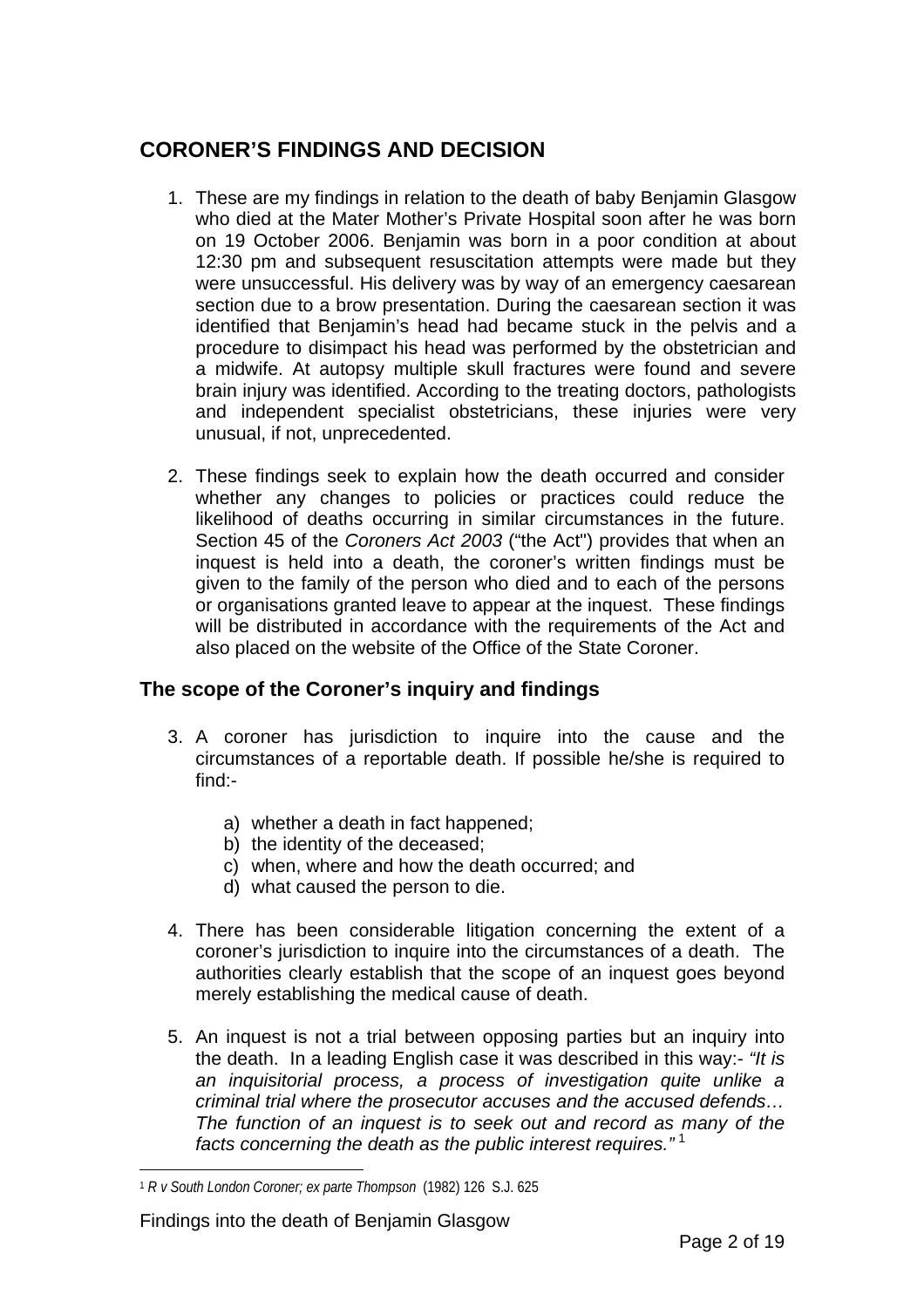6. The focus is on discovering what happened, not on ascribing guilt, attributing blame or apportioning liability. The purpose is to inform the family and the public of how the death occurred with a view to reducing the likelihood of similar deaths. As a result, the Act authorises a coroner to make preventive recommendations concerning public health or safety, the administration of justice or ways to prevent deaths from happening in similar circumstances in future.<sup>[2](#page-2-0)</sup> However, a coroner must not include in the findings or in any comments or recommendations, any statement that a person is or maybe guilty of an offence or is or maybe civilly liable for something. $3$ 

#### **The admissibility of evidence and the standard of proof**

- 7. A coroner's court is not bound by the rules of evidence because the Act provides that the court "*may inform itself in any way it considers appropriate."[4](#page-2-2)* That does not mean that any and every piece of information, however unreliable, will be admitted into evidence and acted upon. However, it does give a coroner greater scope to receive information that may not be admissible in other proceedings and to have regard to its origin or source when determining what weight should be given to the information.
- 8. This flexibility has been explained as a consequence of an inquest being a fact-finding exercise rather than a means of apportioning guilt: an inquiry rather than a trial.<sup>[5](#page-2-3)</sup>
- 9. A coroner should apply the civil standard of proof, namely the balance of probabilities but the approach referred to as the *Briginshaw* sliding scale is applicable.<sup>[6](#page-2-4)</sup> This means that the more significant the issue to be determined; or the more serious an allegation; or the more inherently unlikely an occurrence; then in those cases the clearer and more persuasive the evidence should be in order for the trier of fact to be sufficiently satisfied that it has been proven to the civil standard.<sup>[7](#page-2-5)</sup>
- 10. It is also clear that a coroner is obliged to comply with the rules of natural justice and to act judicially. $8^{\circ}$  $8^{\circ}$  This means that no findings adverse to the interest of any party may be made without that party first being given a right to be heard in opposition to that finding. As *Annetts v McCann[9](#page-2-7)* makes clear, that includes being given an opportunity to make submissions against findings that might be damaging to the reputation of any individual or organisation.

<span id="page-2-0"></span><sup>2</sup> Section 46 of the Act

<span id="page-2-1"></span><sup>3</sup> Sections 45(5) and 46(3) of the Act

<span id="page-2-2"></span><sup>4</sup> Section 37 of the Act

<span id="page-2-3"></span><sup>5</sup> *R v South London Coroner; ex parte Thompson* per Lord Lane CJ, (1982) 126 S.J. 625

<span id="page-2-4"></span><sup>6</sup> *Anderson v Blashki* [1993] 2 VR 89 at 96 per Gobbo J

<span id="page-2-5"></span><sup>7</sup> *Briginshaw v Briginshaw* (1938) 60 CLR 336 at 361 per Sir Owen Dixon J

<span id="page-2-6"></span><sup>8</sup> *Harmsworth v State Coroner* [1989] VR 989 at 994 and see a useful discussion of the issue in Freckelton I.,

<sup>&</sup>quot;Inquest Law" in *The inquest handbook*, Selby H., Federation Press, 1998 at 13

<span id="page-2-7"></span><sup>9 (1990) 65</sup> ALJR 167 at 168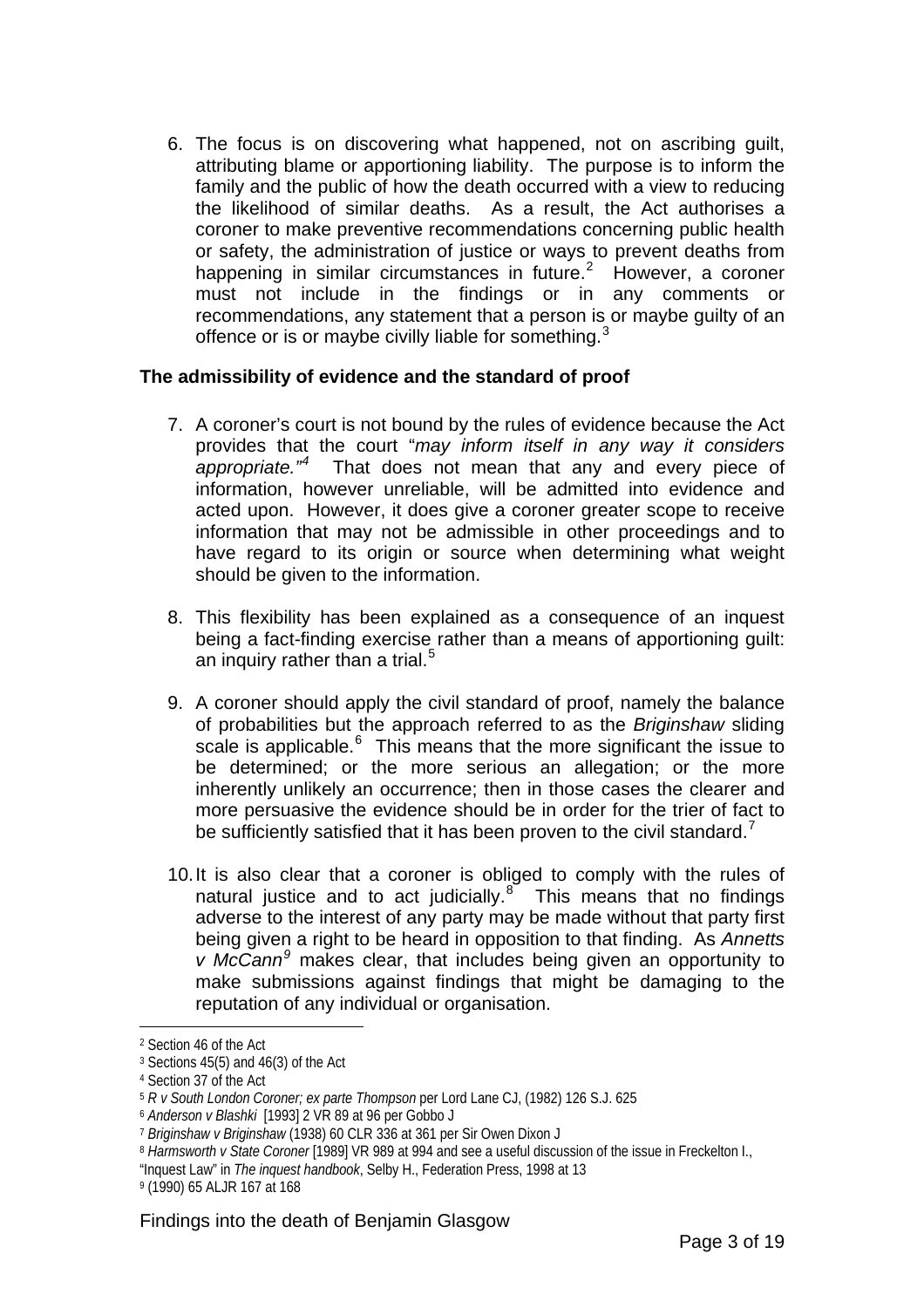11. If, from information obtained at an inquest or during the investigation, a coroner reasonably believes that the information may cause a disciplinary body for a person's profession or trade to inquire into or take steps in relation to the person's conduct, then the coroner may give that information to that body.<sup>[10](#page-3-0)</sup>

### **The evidence**

- 12. It is not necessary to repeat or summarise all of the information contained in the exhibits and from the oral evidence given, but I will refer to what I consider to be the more important parts of the evidence. In the course of the hearing reference was made to the descriptive use of the word "impacted". This is not one universally approved by the experts who gave evidence, and in particular Dr Weaver. If it is used during the course of this decision it will be for convenience, in the absence of an alternative, and its use should not be considered in a pejorative sense.
- 13. Mrs Celeste Glasgow is married to Mr Brett Glasgow. Mrs Glasgow had previously had one miscarriage at 10 weeks gestation. The loss of Benjamin under such extraordinary circumstances has been very distressing for both of them. They now have a healthy young daughter, but the loss of Benjamin is still keenly felt.
- 14. In a letter to the Coroner delivered after the inquest, Mrs Glasgow described the pain and loss she feels and how she will miss Benjamin every day for the rest of her life. She said she blames herself for not pushing harder to have an elective caesarean. She is clearly unhappy with her choice of obstetrician and the obstetrician who treated her during her labour.
- 15. These proceedings were very painful for Mr and Mrs Glasgow. They were given much assistance at the hearing by Mr Clements from the Coronial Counselling Service. I thank him for his assistance. I may not be able to provide all of the answers or come to a conclusion which absolutely satisfies Mr and Mrs Glasgow but I hope I can go some way towards bringing some closure to this part of their grieving.

#### **Treatment during the pregnancy**

16. The treating obstetrician for the pregnancy was Dr Brenda Biggs.<sup>[11](#page-3-1)</sup> At a consultation on 13 September 2006, Dr Biggs was concerned that Benjamin was clinically small. However, subsequent ultrasounds showed satisfactory growth. There were no abnormalities seen in Benjamin, and his head circumference and diameter were both within

<span id="page-3-0"></span><sup>10</sup> Section 48(4) of the Act

<span id="page-3-1"></span><sup>11</sup> Her statement is exhibit C2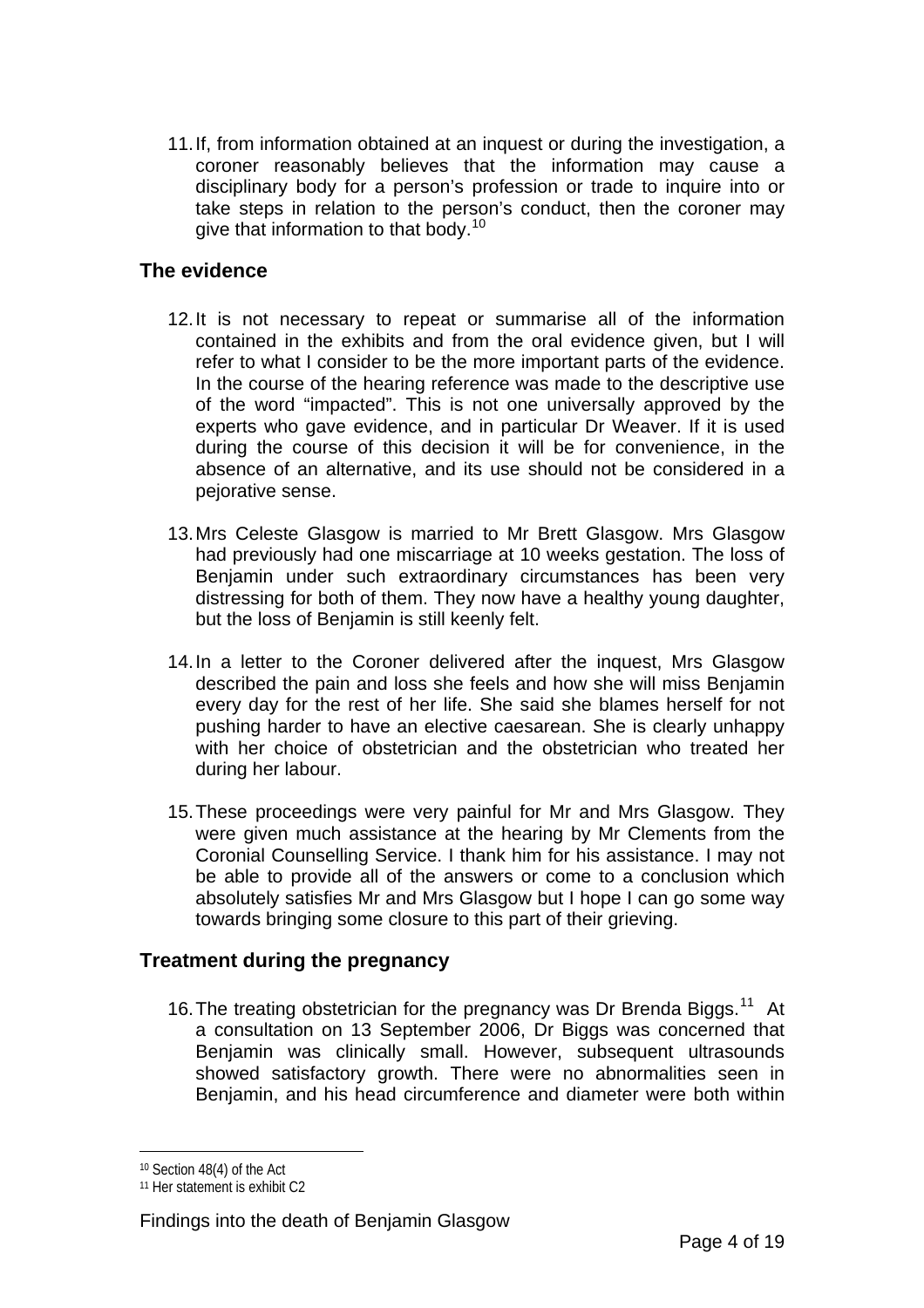the normal range. An ultrasound reported that the baby was coming head first in an occipital posterior position.

- 17. Mrs Glasgow recalls that she had a specific discussion with Dr Biggs as to a birth plan. She had concerns about a natural birth because of three issues:- firstly, that she was of small build; secondly, that her mother had had a difficult delivery with her sister; and thirdly, that her sister was born with autism and subsequently a paediatrician had suggested this could have occurred as a result of her difficult child birth. She left the consultation (having heard the pros and cons) on the basis that she understood that Dr Biggs preferred a natural birth but the labour would proceed as a caesarean section if the slightest concern occurred during labour.
- 18. Dr Biggs does not recall this conversation but her antenatal records note that a discussion on the "mode of delivery" was made on 18 August 2006 and she expects that a general discussion was had. I also note that the history on the antenatal record kept by Dr Biggs makes reference to the family history including her sister having Aspergers syndrome. As a result I can conclude that this discussion occurred in the manner as suggested by Mrs Glasgow.
- 19. Dr Biggs said she does not believe there were any features relative to Mrs Glasgow which contraindicated a natural birth. She would have said that there is more of a risk of bleeding and infection with a caesarean however an elective caesarean has less risks than an emergency caesarean. Dr Biggs does recall that the major aspect of the birth plan for Mrs Glasgow was that there would be an early induction if the baby's development was indicating a problem. This was not seen to be necessary as the baby's development was satisfactory as mentioned earlier.
- 20. During the inquest the court had the benefit of receiving reports and hearing evidence from three experienced obstetricians namely Doctors Child, Keeping, and Weaver. Dr Weaver is the current president of the Royal Australian and New Zealand College of Obstetricians and Gynaecologists ("the College"). Dr Child is a past president. They all agree that the plan to proceed with a natural birth with emergency caesarean as a backup was not contraindicated.
- 21. However I do consider it was somewhat surprising that the antenatal records were not more comprehensive particularly on the discussions about birthing plans and other issues.<sup>[12](#page-4-0)</sup>
- 22. Mrs Glasgow's last antenatal visit with Dr Biggs was on 16 October 2006 when she was 37 weeks and 6 days gestation. She was well, and reported good foetal movements. The fundal height was consistent with 35 weeks gestation.

<span id="page-4-0"></span><sup>&</sup>lt;sup>12</sup> The record consists of 4 pages of information commencing at page 46 of exhibit D9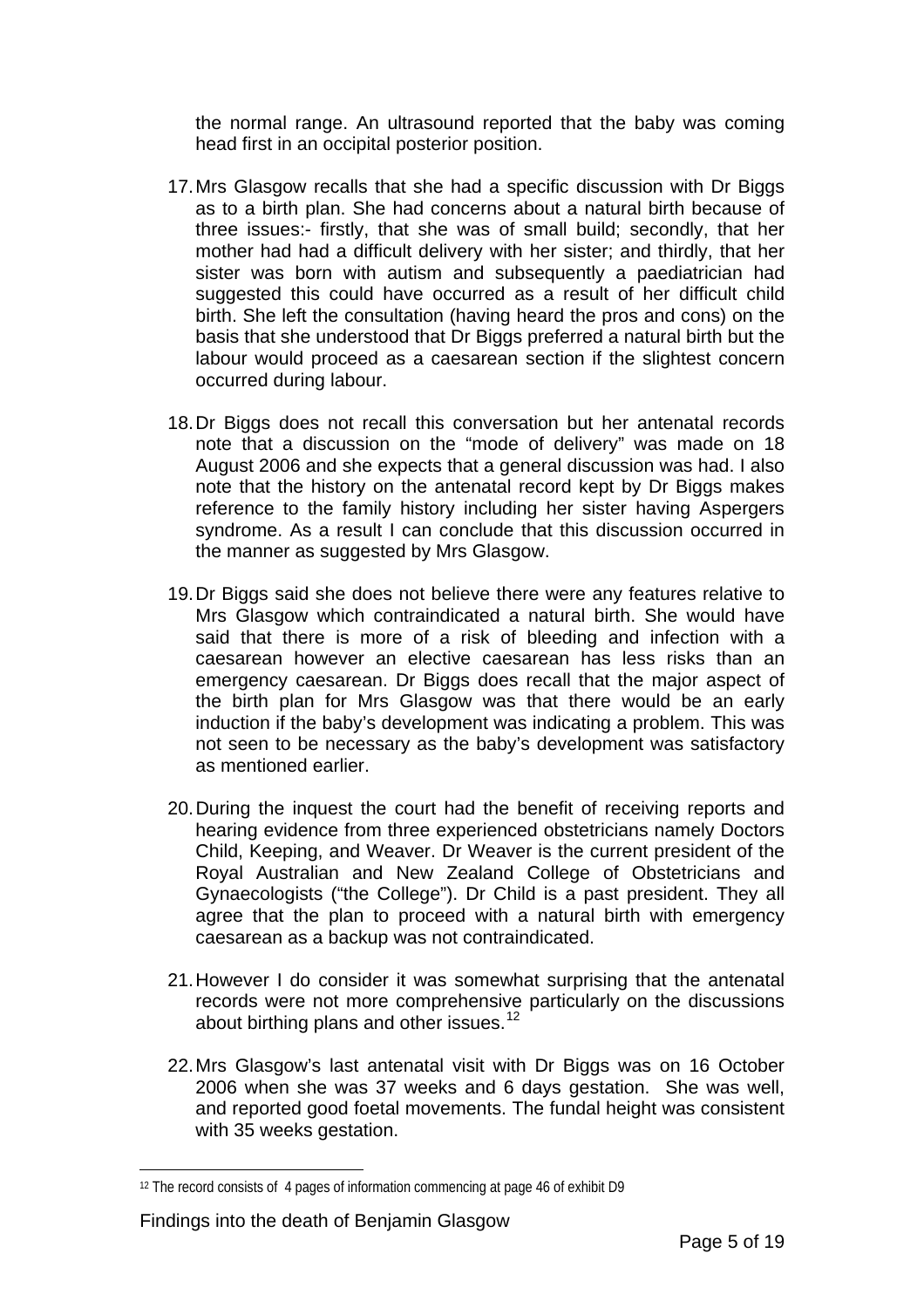#### **Admission to Hospital and the labour**

- 23. The estimated date of delivery was on 31 October 2006 however Mrs Glasgow went into spontaneous labour on the afternoon of 18 October 2006. She was admitted to the Mater Mother's Private Hospital at approximately 11:00 pm that night.
- 24. Dr Biggs worked in a group practice with three other obstetricians, including Dr Glenda McLaren and Dr Josephine Cheung. As part of the practice each obstetrician provided cover for the other three obstetrician's patients one day per week and each obstetrician would work one weekend in four. When Mrs Glasgow presented at the hospital, Dr McLaren was the obstetrician on call at the time. Dr Josephine Cheung took over responsibility for Mrs Glasgow's care at 7:00 am on 19 October 2006.
- 25. There was no formal handover by Dr Biggs to either Dr McLaren or Dr Cheung. Dr Cheung had not been informed specifically about Mrs Glasgow's wish for a caesarean section at the slightest concern occurring in labour. Bearing in mind the relative paucity of the antenatal records, combined with the fact this does not seem to have been recorded as such or recalled by Dr Biggs, it is probable any handover would not have imparted that piece of information anyway.
- 26. The only handover information that was available to Dr Cheung was the antenatal history completed by Dr Biggs on 25 September 2006.<sup>[13](#page-5-0)</sup> That contains some important information but nothing about the wishes of Mrs Glasgow to proceed to a caesarean at the first sign of a problem. For reasons which will be discussed in this decision, knowing this information probably would not have changed the outcome, because ultimately the experts agree that the emergency caesarean section took place in a timely manner.
- 27. However both Dr Child and Dr Weaver would have had a more formal verbal handover of Mrs Glasgow. Dr Child has a backup whereby the patient holds a handover record to give to the obstetrician upon presentation. Dr Child would have considered the antenatal history signed by Dr Biggs to be adequate only if there had been a verbal handover because not everything is written down in the notes and there may have been particular concerns.
- 28. Dr Child considers clinical handovers to be an important issue. Dr Child is a representative on the Safety and Quality in Health Care Commission for the Commonwealth Department of Health and the issue and importance of handovers generally in the medical field is currently being given a lot of attention by the commission and elsewhere. I note that shortly following the conclusion of oral evidence, Dr Child forwarded to my office details of a workshop being run by the

<span id="page-5-0"></span><sup>13</sup> See page 15 of exhibit D10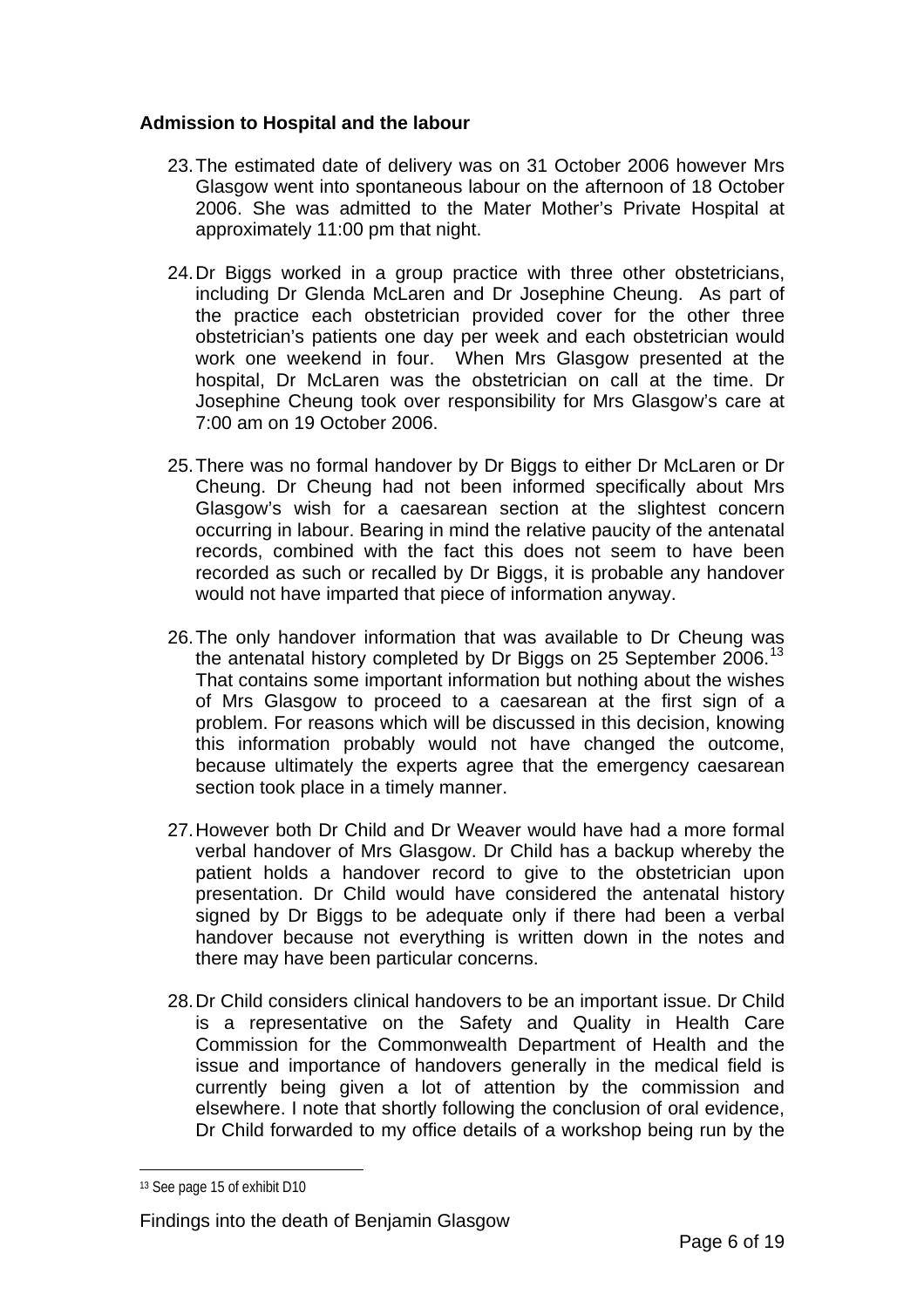Safety and Quality in Health Care Commission at the end of March 2009 titled *"Using Tools to Make Clinical Handover Safe."* One of the sessions deals with the sharing of information between obstetricians and midwives. This usefully should remind clinicians of the importance of handovers and clearly more work needs to be done by the profession in this area of concern.

- 29. Certainly the group practice of Doctors Cheung and Biggs should be considering very strongly how they attend to the recording of and handover of patient information. It is obviously something that experienced obstetricians such as Dr Weaver and Dr Child think is important to get right and it also must give the patient some greater feeling of security. From experience many of the difficulties that arise in medical cases before this Court often occur in the context of a failure to have regard to all of the available information; or a failure of systems to make the information available; together with and often combined with communication failures with patients and family members by nursing and/or medical staff.
- 30. After Mrs Glasgow was admitted on the night of 18 October, Midwife Bronwyn Coleman<sup>[14](#page-6-0)</sup> examined her and determined that she was in early but not established labour. The labour and birth record show that at this time Benjamin was still coming head first. Midwife Coleman spoke with Dr McLaren and the plan was for Mrs Glasgow to go up to the ward and try and sleep before going into established labour. She was taken up to the ward by Midwife Coleman shortly after midnight. She was also given some pain relief as ordered by Dr McLaren.
- 31. Dr Cheung went to see Mrs Glasgow at about 7:00 am at which time she was 4 – 5 cm dilated with intact membranes. She also had a raised temperature and because Dr Cheung was uncertain about the cause of this, she made the decision that Mrs Glasgow's labour be augmented. This required an artificial rupture of her membranes which could only be done in the labour ward.
- 32. Midwife Jane Bennett<sup>[15](#page-6-1)</sup> took over Mrs Glasgow's nursing care at approximately 8:15 am on 19 October 2006. Mrs Glasgow was transferred back to one of the delivery suites in the labour ward at approximately 8:30 am and Midwife Bennett ruptured her membranes about 15 mins later.<sup>[16](#page-6-2)</sup> Mrs Glasgow was at this time  $6 - 7$  cm dilated. About an hour later at 9:45 am, Mrs Glasgow requested an epidural for pain relief and this was inserted at approximately 10:00 am by Dr Susan Lawrence, an anaesthetist. Mrs Glasgow was found to be fully dilated by 10:45 am.

<span id="page-6-0"></span><sup>14</sup> Statement is exhibit C5

<span id="page-6-1"></span><sup>15</sup> Statement is exhibit C1

<span id="page-6-2"></span><sup>16</sup> Midwife Bennett has recorded her observations in a management in Labour record which part of exhibit D9 and has been transcribed in exhibit D9A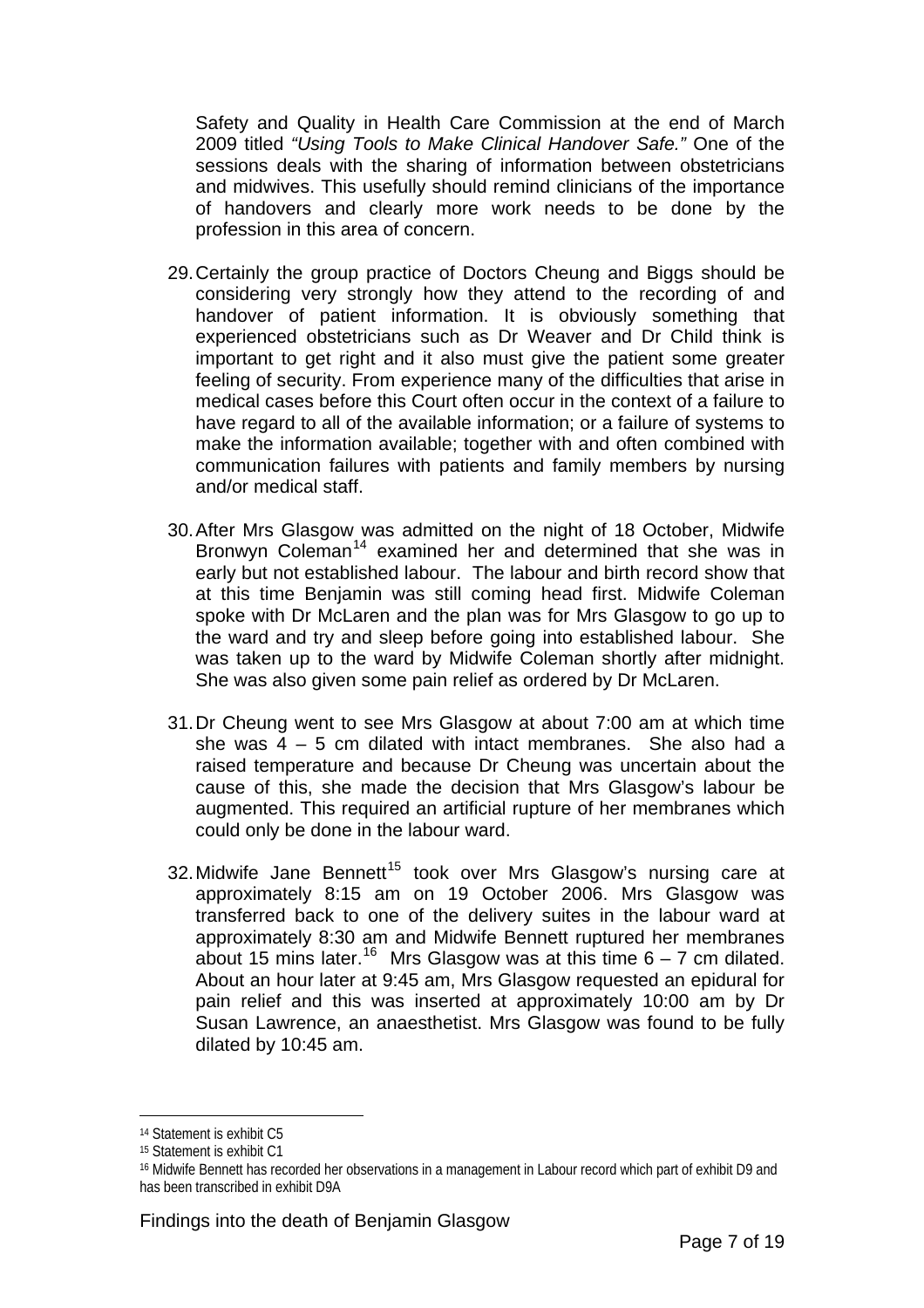- 33. The foetal heart beat was being monitored by cardiotocography ("CTG"). Midwife Bennett observed occasional decelerations and telephoned Dr Cheung at about 11:00 am to inform her of this and the fact that Mrs Glasgow was fully dilated with little progress of Benjamin's head at that point (his head was at station -1). Midwife Bennett was not overly concerned but there needed to be some discussion with Dr Cheung as to the next step/s.
- 34. Dr Cheung arrived a short time after. There was some contention as to the exact timing of all this. Midwife Bennett recalls making the call at around 11:00 am and that the response of Dr Cheung was within 5 to 8 minutes. She thinks that the recording in the Management in Labour document by Dr Cheung at 11:25 am was when Dr Cheung completed her notes and the examination had taken place before this. This is probably right but not a lot turns on this as the experts agree that whatever was the actual timing, the timeliness of the decisions were all reasonable whether Dr Cheung arrived after 11:05 am or at 11:25 am.
- 35. When Dr Cheung examined Mrs Glasgow she found that Benjamin's head was in a deflexed occipito-posterior position. Dr Cheung asked Mrs Glasgow to push, but it became apparent that she was unable to push effectively. Dr Cheung then placed a foetal scalp electrode on Benjamin's head for close monitoring and asked Mrs Glasgow to stop pushing. Midwife Bennett said that at this stage it was not alarming to her that pushing was not effective as this can occur with a first baby and when an epidural is used. She said that it was only when there was further lack of progress and it became apparent that the position of the head was further deflecting into a brow presentation and that Benjamin was showing signs of distress that it indicated a caesarean section was required.
- 36. There was some difference in evidence as to whether Dr Cheung performed two or three internal examinations and on this issue I prefer the evidence of Mr and Mrs Glasgow and Midwife Bennett that three internal examinations were performed, although it is not ultimately significant.
- 37. At about 11:45 am Dr Cheung performed an ultrasound to confirm the position of Benjamin's back which was on the right hand side of the maternal abdomen. This test is performed not for the purpose of checking whether there is a brow position but to provide information if there is to be an assisted vaginal birth. However by this time the CTG was indicating a suboptimal foetal condition, so Dr Cheung performed another internal examination to determine whether she was likely to be able to deliver Benjamin naturally. It was at this stage that it became apparent to Dr Cheung that there was a brow presentation.
- 38. The significance of a brow presentation is that a much larger diameter of the baby's head is presented to the pelvis and it is usual for the presenting part to become obstructed during labour. Brow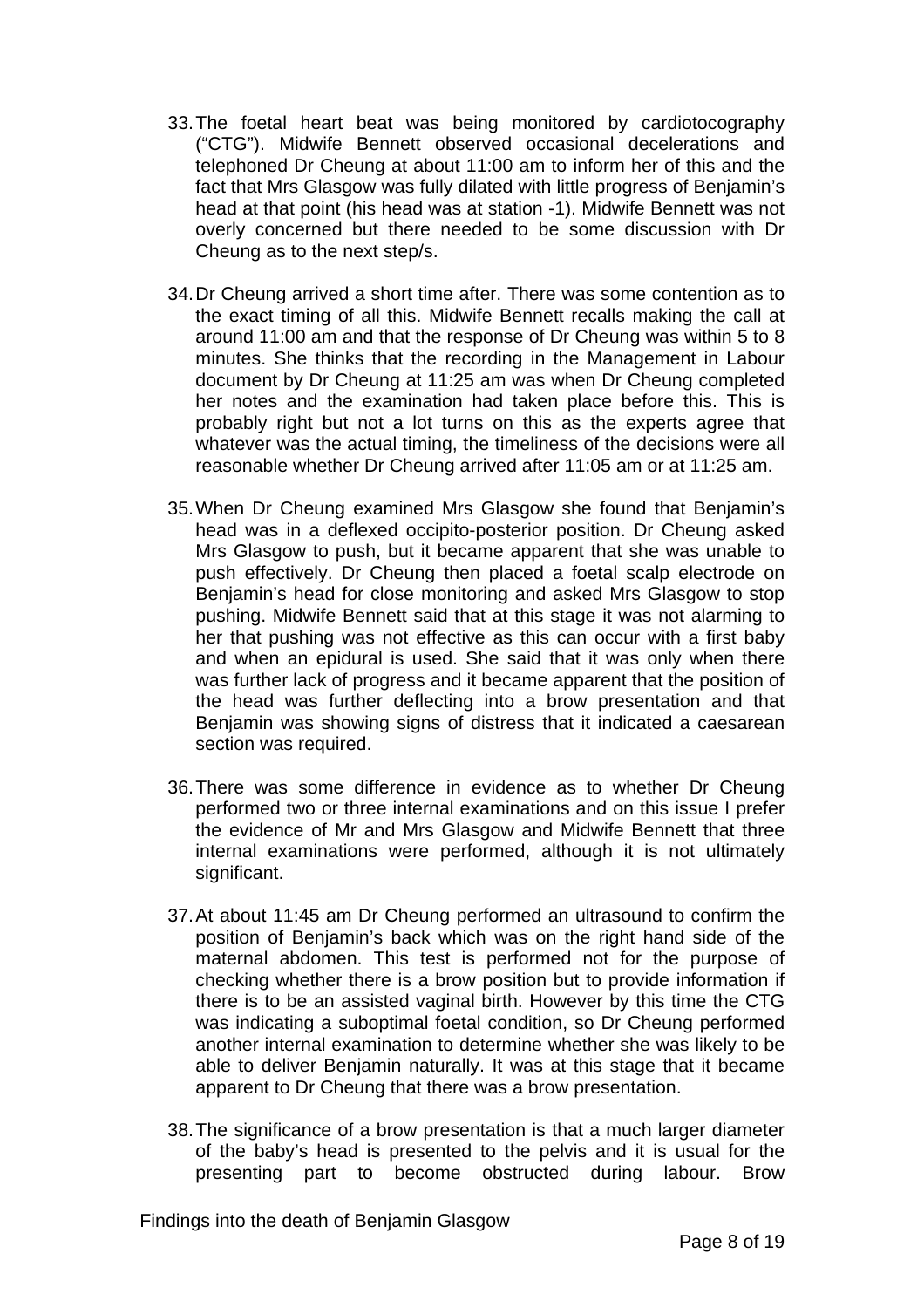presentations are a rare event, something in the range of 1 in 800 according to Dr Weaver. Dr Cheung said she had experience of six or seven of these difficult presentations in the past.

- 39. Mr and Mrs Glasgow suggested through Counsel Assisting that the ultrasound could or should have been done earlier and the identification of the brow presentation also made earlier. Perhaps that is so but the experts Doctors Child, Keeping and Weaver agree that generally the steps that were taken by Dr Cheung were appropriate and timely and they were not critical of that aspect of the care. The medical witnesses (nurses and doctors) all gave evidence that how a baby's head presents does evolve during labour and even when the head is in a deflexed posterior position it is not inevitable that the head will further deflect in to a brow presentation. In many cases it will flex forward to a better position.
- 40. Dr Cheung explains in her statement and in evidence that once the brow presentation had been diagnosed she proceeded to an emergency caesarean section, which was in accordance with her training and experience. Dr Weaving agrees that this was the right decision when the diagnosis of the brow presentation was made and the CTG tracing indicated some slight deterioration. Up until then all of the experts agree the CTG tracing was not showing any concerning trends.
- 41. Dr Child, in his report, stated that many obstetricians would have proceeded to a vaginal birth with the use of forceps, which is a difficult procedure in itself. During his evidence Dr Child clarified his position stating that according to his training and experience he would have performed an assisted vaginal birth, however, in recent decades obstetricians have been trained in these types of situations to proceed with an emergency caesarean section. When presented with Dr Cheung's training, experience and her rationale for performing a caesarean section he agreed that the more appropriate decision was for Dr Cheung to proceed with an emergency caesarean section. In his report, Dr Weaver agreed that a vaginal delivery could have been attempted using Kielland's forceps but if the obstetrician did not feel competent to use these forceps then she rightly should not proceed down this path. Dr Keeping was more forceful on this point and said that although obstetricians of his or Dr Child's vintage would have used this technique in the past he has personally not done so for some 20 to 25 years. He thinks every obstetrician these days would or should proceed to a caesarean section when confronted with a brow presentation. The overwhelming consensus of opinion, which I accept, is that the decision to proceed to a caesarean section was the correct decision and was made in a timely fashion and in accordance with an acceptable standard of medical practice. There was a need to proceed soon but it was not a dire emergency and the consensus is that the arrangements for the operation and the timing of the operation were appropriate.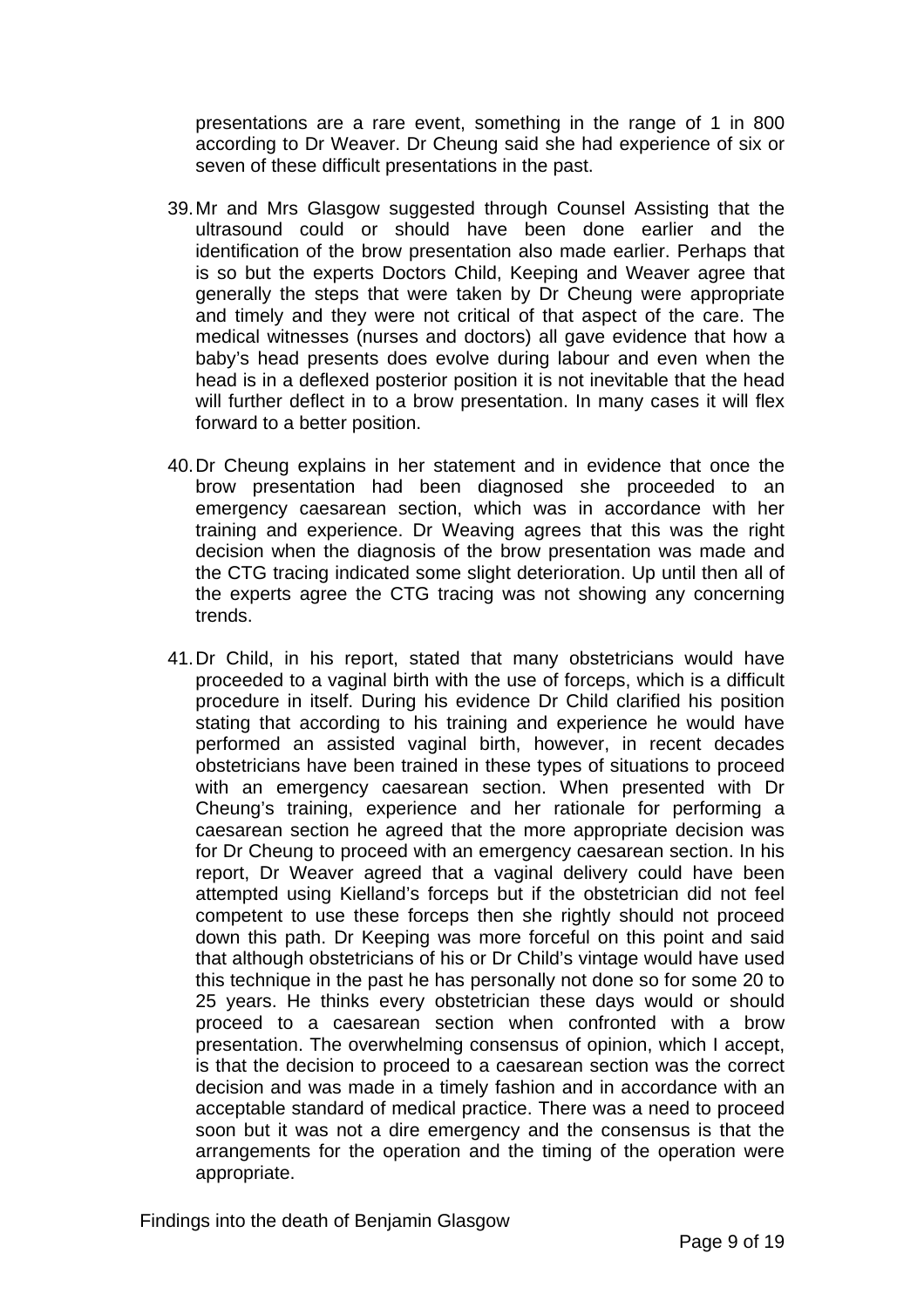- 42. One of the concerns Mr and Mrs Glasgow have raised was the information exchange between themselves and Dr Cheung that took place in the period around 11:25 am to 11:50 am on 19 October 2006. Dr Cheung said she would not have raised the issue of a caesarean section earlier than when she did at 11:50 am because there were no indications of foetal compromise and she just needed to watch and monitor Benjamin's progress. Dr Cheung was unable to recall what her discussion was with Mr and Mrs Glasgow at 11:25 am however she stated that it was her usual practice to discuss her findings of a vaginal examination with the patient. It does not seem that Dr Cheung discussed the possibility of a caesarean section at 11:25 am. Dr Weaver would have raised the issue at 11:25 am and discussed with the Glasgow's that Benjamin was in an unfavourable position but that this could resolve and flex into a more favourable position so that a vaginal birth could continue, or could further deflex and therefore require a caesarean section. Dr Child also would have discussed the findings with Mrs Glasgow at 11:25 am and advised her that they might need to proceed with a caesarean section. Dr Keeping would not see the need to raise the issue of a possible caesarean section at that time.
- 43. It was also the evidence of the experts that the delay between 11:25 am and the decision to proceed to surgery at 11:50 am would not have made it more difficult to deliver Benjamin. They agreed that there would have been a number of contractions in that time period but the degree of pushing was such that any further impacting of the head further into the pelvis would not have been significant.
- 44. Generally the evidence of Dr Cheung was not as helpful as may have been expected. On many issues Dr Cheung said she did not recall specific events or details of events and relied on her usual practice. That would perhaps be understandable if this was a routine event, but it was not. This was a rare brow presentation. A very adverse outcome resulted. No-one who gave evidence had experienced such an event where a baby is delivered with multiple skull fractures. One expert said that some obstetricians would never get over an outcome of this nature. Dr Cheung provided a statement on 22 December 2006, just over 2 months later. I am not saying she was endeavouring to hide anything but I was surprised she did not have a better recall. There were a number of differences as to some details of events between her and Mr and Mrs Glasgow and others, such as Midwife Bennett. Those differences in details are not crucial to my final conclusions but to the extent there are differences I accept the version of Mr and Mrs Glasgow, who clearly have the events of this day very much imbedded in their memories.
- 45. As I have said previously, one of the common features of complaint in medical cases is the paucity of the information exchange between patients and clinicians. Here Dr Cheung had information available at 11:25 am that a caesarean may be necessary depending on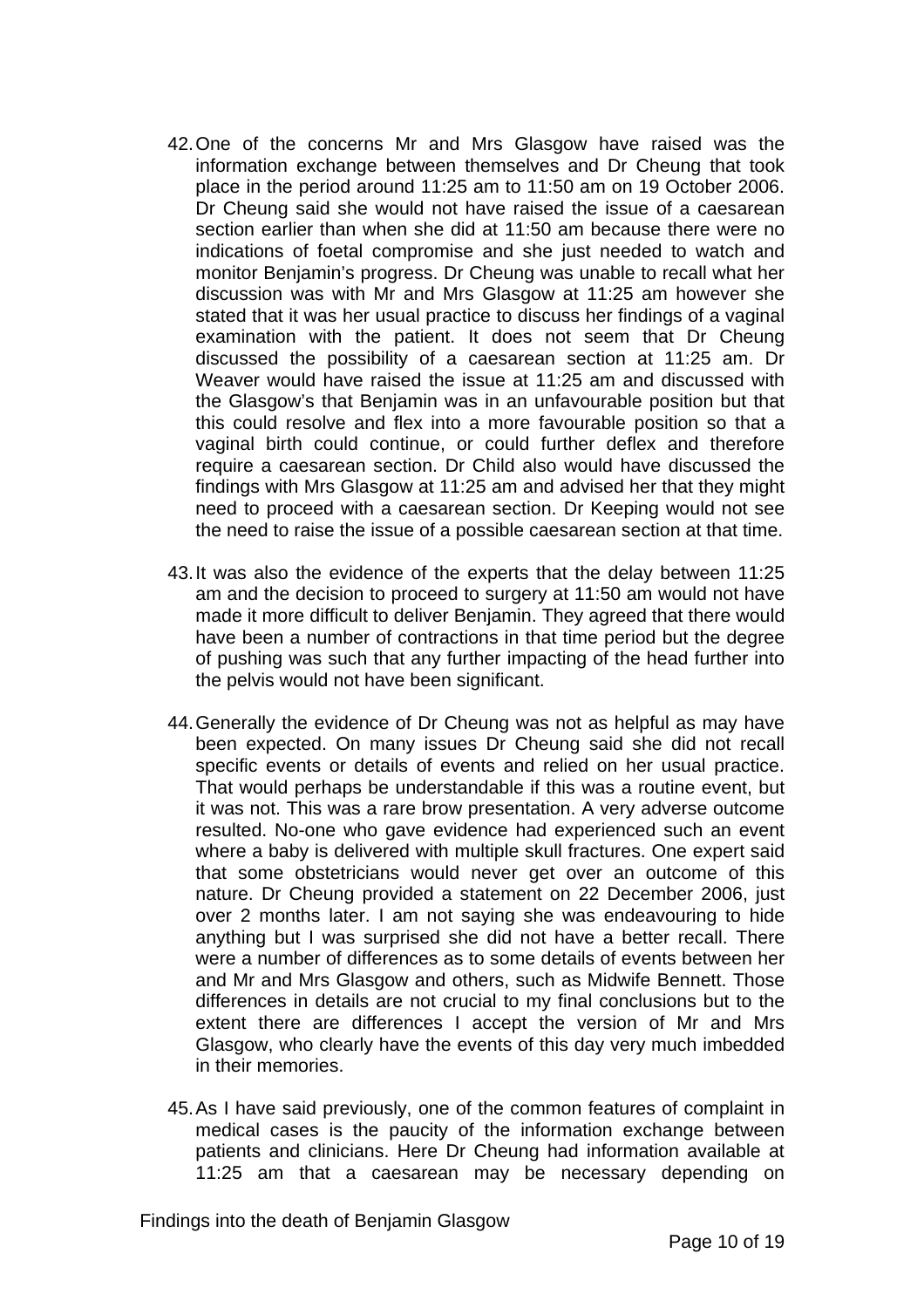Benjamin's progress and other experienced obstetricians agree it would have been better to discuss with Mrs Glasgow the position then rather than waiting until 11:50 am when it was conveyed that an emergency caesarean was required. I acknowledge that this failure would not have contributed to the adverse outcome but it is a better approach to patient care and something that should be considered in the future by Dr Cheung.

#### **The caesarean section procedure**

- 46. Dr Weaver said that a caesarean section at full dilation is a difficult surgical procedure. According to the operation report, Mrs Glasgow was taken to the operating theatre at 12:22 pm. Dr Cheung commenced the operation at 12:24 pm. Her assistant was resident Dr Andrew St John and the anaesthetist was Dr Lawrence. Relevantly, also present in the operating theatre were midwifes Grace Bujan and Christine Cousner. Dr Mark Stretton, a paediatrician, and his team were in a small room (known as the resuscitation room) adjoining the operating theatre watching the delivery through a small hole. Dr St John assisted Dr Cheung in the operation which he noted took slightly longer because of the issue of the impacted head. In the end this was only extended by a minute of so. He recalls the nurse being requested to assist but he was not in a position to say what was done or the technique that was adopted by the midwife.
- 47. Dr Lawrence gave the anaesthetic. When Mrs Glasgow experienced pain, Dr Cheung stopped and she was given 50% of nitrous oxide by Dr Lawrence. Dr Lawrence was unable to see what the nurse and Dr Cheung were doing other than seeing the incision. She has a recollection of telling a midwife prior to the operation commencing that she may be asked to assist in the delivery because of the position of Benjamin's head and recalls a midwife being present with sterile gloves for that purpose. Dr Lawrence also recalled that when Dr Cheung indicated she needed assistance, the midwife came over to assist, moved the drapes and applied the pressure.
- 48. Dr Cheung says that once on the operating table Mrs Glasgow was prepared, gowned and draped. She was given an anaesthetic but Dr Cheung could hear she was uncomfortable as she started the incision and stopped until Dr Lawrence was satisfied they could proceed.
- 49. There was difficulty encountered in disengaging Benjamin's head out of the pelvis as the presenting part was moulded or impacted well into the pelvis. Dr Cheung's usual practice in such a situation would be to say to the midwife that she needed her to push from below. By this Dr Cheung indicated that Midwife Cousner was to insert her hand into the vagina and to push Benjamin's head from below in order to assist with disengagement of his head.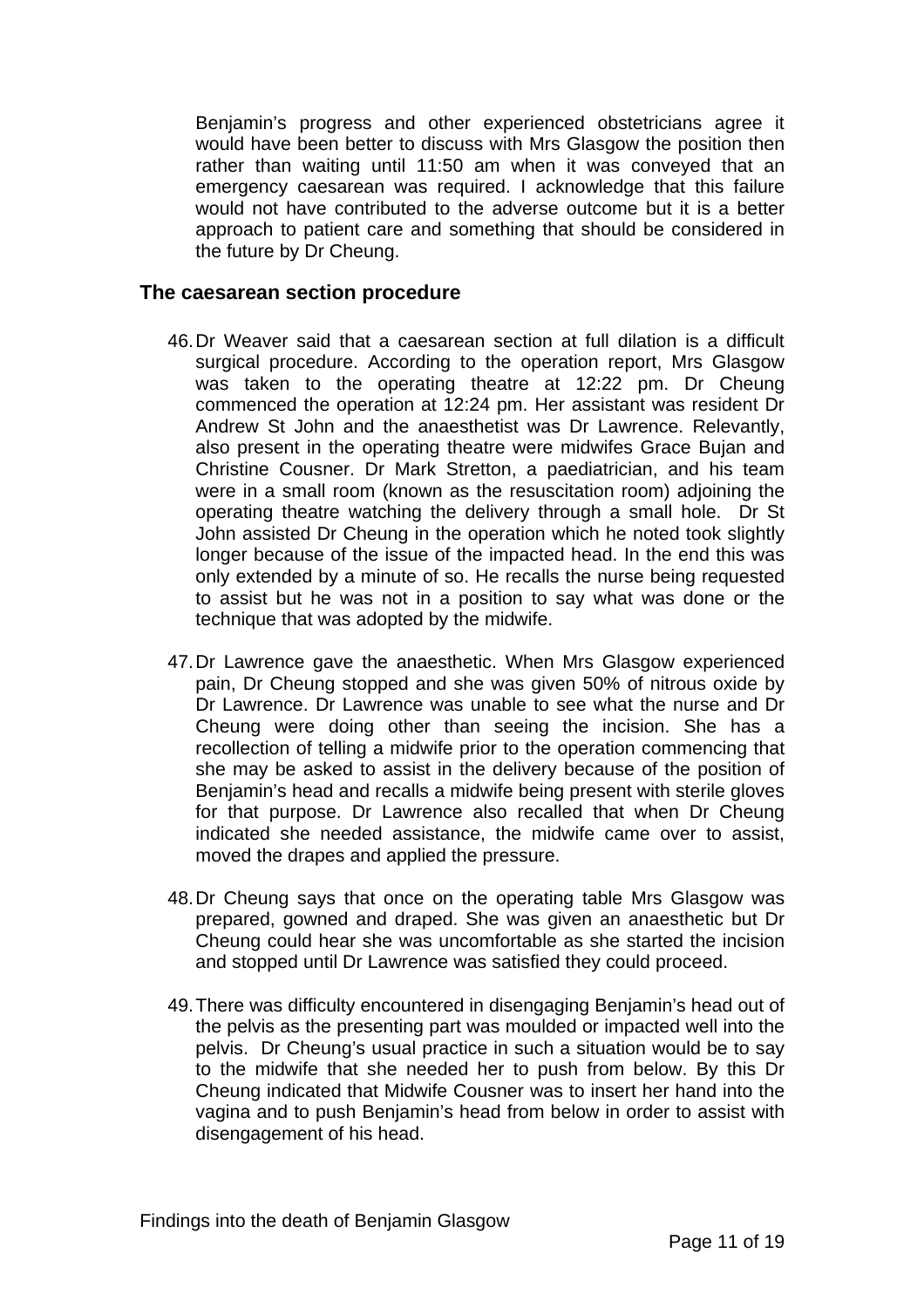- 50. Both Dr Cheung and Midwife Cousner described how they performed their tasks. Dr Cheung had her right hand gently sliding between Benjamin's face and the uterine wall to the lower part of the head and with her hand behind the head to deflex it back and pull it up and out from the confines of the pelvis. She said she tried this once or maybe twice and then asked the midwife for help. She says that Midwife Cousner was pushing from below to stop the head from proceeding further down the birth canal and to lift Benjamin's head. Dr Cheung's hands then met with Midwife Cousner's hand and then Midwife Cousner withdrew. This will sometimes break the suction around the head and assist in bringing the head back. Dr Cheung does not recall more force being used than in any other brow presentation and there is no evidence from other witnesses which would indicate that the circumstances were such that more force than usual occurred. By that I mean the evidence is that the procedure took no longer than usual or no-one noticed or heard anything which suggested something was wrong.
- 51. Midwife Cousner was an experienced midwife of some 32 years as at October 2006. Midwife Cousner stated she had previously assisted with the delivery of babies using the method described above. She was asked by Dr Cheung to put on some sterile gloves to be ready to support her. She was then asked to help "push" the baby up. She went under the drapes. Her technique is to use three fingers being her forefinger, ring finger and thumb more as a support to stop the baby being pushed down further into the birth canal and to help break the suction. She described where she placed the fingers and that she was careful to avoid Benjamin's fontanelle. Her part did not take long, perhaps 45 seconds. Although they talked about "push" she says it is more of a support and no huge pressure is produced but there is some gentle pressure upwards. Dr Cheung's hand then met her forefinger and she withdrew. She does not recall Dr Cheung having any discussion with her about the assistance. She said that she does not move the baby's head laterally or push it in any way. She refined her evidence to include that her action was to provide some space for the obstetrician to get her hand in behind the baby's head so there is some lifting of the head and gentle support to prevent the head descending. Midwife Cousner does not recall Dr Cheung making any efforts to dislodge the head prior to seeking her assistance. Her recollection was that as soon as the incision was made and the position was seen she was asked to assist.
- 52. Dr Keeping had no concerns with the description given of the technique used by Midwife Cousner. Dr Weaver described the basis for the procedure is to deflex the head or to aid the flexion of the head and elevate. Dr Keeping thought there was no real science to what is done and anyone could do it. Dr Child said it was a tricky technique and difficult to manage and teach. He said it was a mixture of pressure and direction that were crucial to the technique.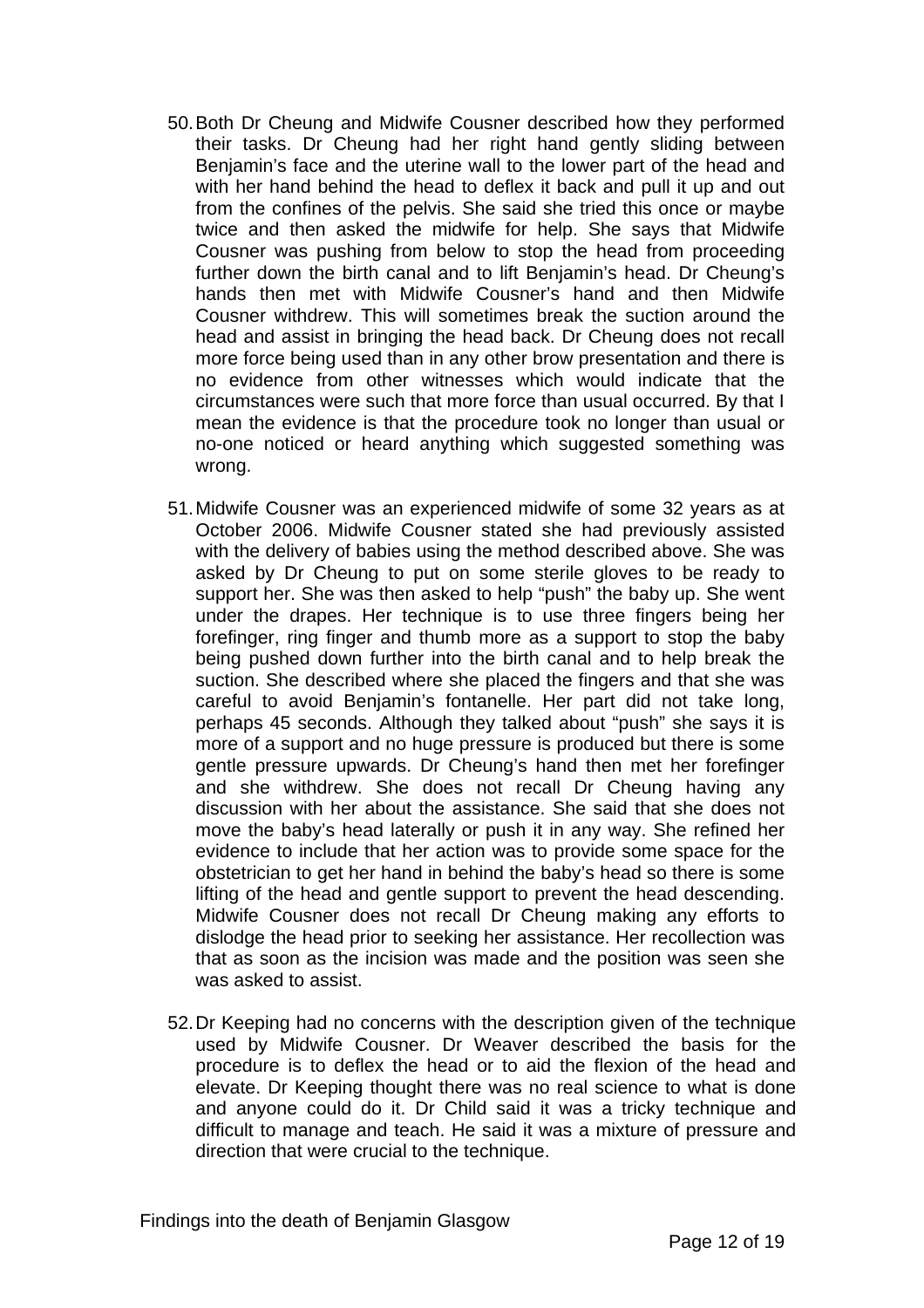- 53. It does seem to me that there may be some lessons learnt from this tragic outcome and an opportunity for the profession to look closely at the method adopted and see if there can be any improvement in technique. When considering the outcome of the technique the following questions need to be asked: is the midwife simply pushing upwards; is she simply supporting; is the reason she is there to help deflex the head; should she be using three fingers or the whole hand? This then has to be combined with the technique of the obstetrician and how the two work together. Dr Keeping did not think there was a complicated science to the technique but perhaps it can be refined. My impression was that in this case there is only a general understanding as to what each participant was trying to achieve. There was no real discussion between the two and the task of the midwife is not altogether clear. It makes sense that assisting in deflexing the head may be an important part of the process but it is not clear that is what Midwife Cousner understood. Dr Child helpfully suggested that the College could consider this case as part of its responsibilities for providing opportunities for clinical education and I will take up his suggestion and a copy of the findings will be sent to the College. I also note the opinions of Doctors Child and Weaver that a caesarean section at full dilation with the head way down in the pelvis is a tricky and complex surgical procedure and it was advisable for hospitals to consider a different way of managing these so that someone, such as an experienced obstetrician or midwife, is on hand to assist. This again may be an issue that can be considered by the College for recommendations or further clinical education.
- 54. It is convenient here to briefly discuss the possibility of other methods of delivery by caesarean section which came out of the articles attached to the report of Dr Payton, a paediatric pathologist who reviewed the autopsy findings. She noted that skull fractures are found in the medical literature from the use of forceps and vacuum extraction. Skull fractures have also been described in foetal head impaction. The two methods of bi-manual approach (where the obstetrician uses one hand to push the baby's head from the vagina and uses the other hand to dislodge the baby from the womb) and the pull or reverse breech method (where the baby is extracted from the womb feet first) were critiqued during evidence and all three expert obstetricians would not adopt such methods and certainly neither method would be considered standard practice in Australia. I do not intend to dwell on these issues further. The bi-manual method particularly has problems associated with contamination of the surgical field with significant associated risks. The only documented randomised study which recommended the pull method was based in Nigeria where there were higher mortality rates associated with long labours and the poorer health of mothers associated with that country. If there is any substance or merit in examining these methods I am sure the profession is best placed to carry this out. It is not something that this Court is qualified to comment on. The issue here is whether the method adopted by Dr Cheung was the recognised method in Australia and in the range of reasonable medical practice. Clearly it is.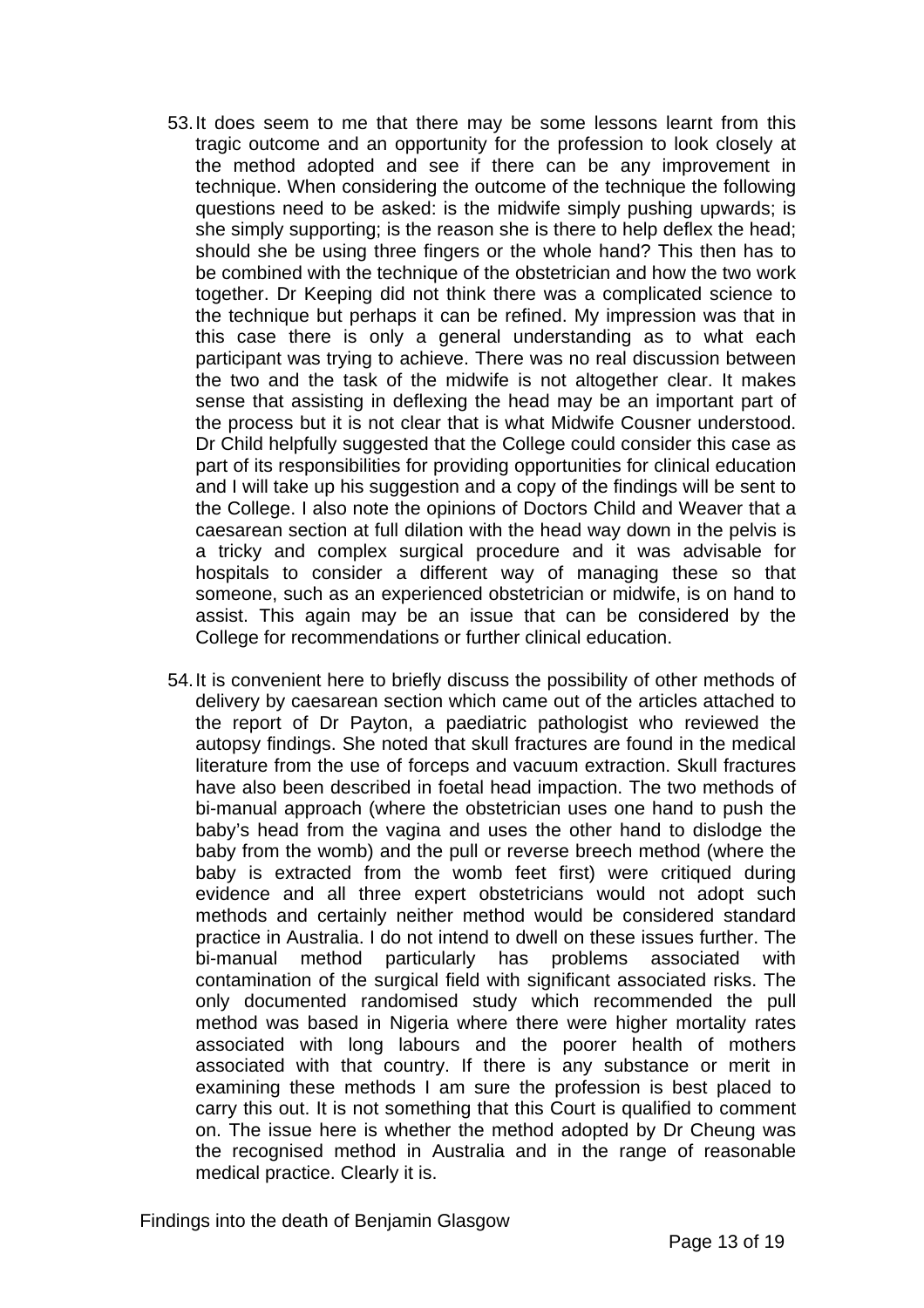55. After Benjamin was delivered he was immediately passed to Dr Stretton. He was unable to detect a heart beat or a pulse. He heard only a few gasping breaths during resuscitation. Benjamin was ventilated and intubated. Adrenaline was given. Various other efforts were made but after approximately 20 minutes it was considered that treatment should be discontinued. Dr Stretton noted that Benjamin's skull was markedly moulded, more that anything he had seen. It however surprised him that there were skull fractures. He also described the head as "boggy" from swelling in the skull. He considered that the degree of bogginess must have been progressive and did not occur in the few seconds between delivery and being handed to him. He said it was likely to have occurred over minutes but not hours. He surmised that the degree of swelling may have resulted from the head being jammed in the pelvis and the brain injury occurred in the same manner during labour. In this regard Doctors Child and Weaver disagreed with this view. They were clearly of the opinion that the injuries occurred during the delivery.

#### **Issues arising from the autopsy and the underlying cause of death**

- 56. Dr Nathan Milne performed an autopsy examination and undertook the usual wide range of investigations including paediatric radiology, histology, neuropathology, microbiology, metabolic screening, and cytogenetics. He took toxicology samples and reviewed the hospital medical file. No skull fractures were found on x-ray but he observed bruising underneath the scalp, several fractures of the skull and bleeding between the skull and brain. Neuropathology found extensive acute bruising of the brain which was considered to be unsurvivable. Xrays of the skull found no fractures. Dr Greer, a paediatric radiologist, reported that although she was unable to find fractures on the x-ray her opinion was that she would not necessarily expect to see them.
- 57. Dr Milne found seven fractures in all with some of them very irregular. The fractures were found as follows:
	- I. Coronal fracture of the mid left frontal lobe (30 mm);
	- II. Very irregular, and roughly sagittal fracture involving the full length of the mid left parietal bone (85 mm);
	- III. Sagittal fracture of the posterolateral left parietal bone which extends to the lambdoid suture (45 mm);
	- IV. Transverse fracture of the mid right parietal bone (25 mm);
	- V. Near sagittal fracture of the posterior right parietal bone which extends to the lambdoid suture (25 mm);
	- VI. Oblique fracture of the right occipital bone (25 mm);
	- VII. Transverse fracture of the left anterior cranial fossa (10 mm) which has a small branch at the lateral end (3 mm).
- 58. The fractures were seen over a widespread area of the skull and were not focussed on one area. The neuropathology report concluded that there was an intrapartum head injury with extensive acute cerebral contusional damage which indicated minimal survival. The histology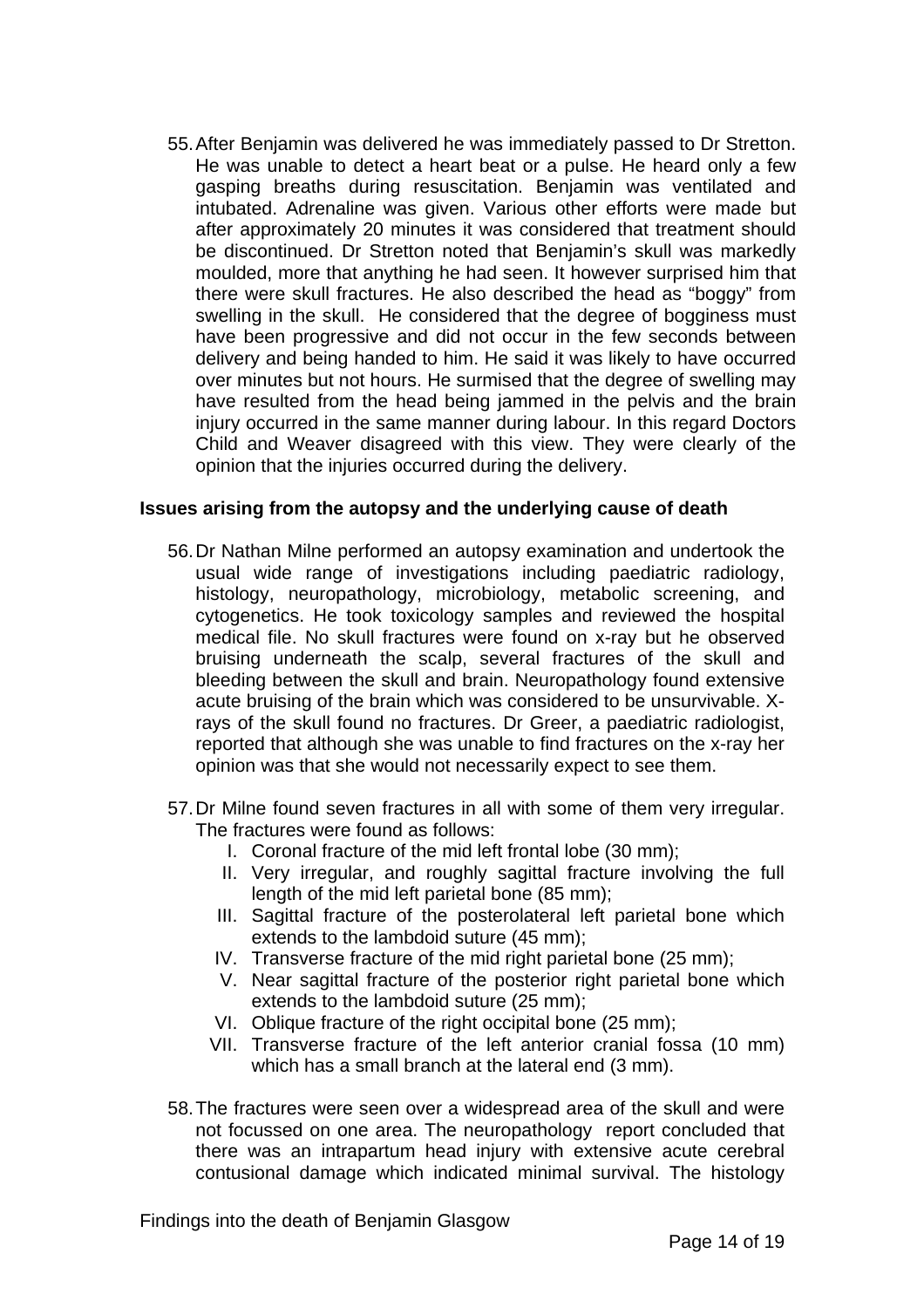showed that there was no underlying abnormality to predispose Benjamin to fracture. The haemorrhage in the dura between the brain and skull was recent. The lungs showed signs of foetal stress.

- 59. Dr Milne opined that the underlying cause of death was obstructed labour. He considered that the head injury appeared to have occurred in the efforts to disimpact Benjamin's head from his mother's pelvis. Although skull fractures are a rare complication of child birth they are usually minor and not associated with brain injury. He was unable to find a documented case in the medical literature of multiple skull fractures occurring in similar circumstances. Dr Milne was of the view that the fractures and the brain injury were caused in the same event.
- 60. Dr Payton is an experienced and well respected paediatric anatomical pathologist. She was asked to provide a report by the legal representatives of Dr Cheung. Importantly both Dr Milne and Dr Payton found nothing to suggest that the skull was abnormal or predisposed to fracture.
- 61. Dr Payton based her observations on photographs taken at autopsy and reviewed the histology slides. She has some concern that there was very little blood associated with the fractures as she would have expected to see more blood. Dr Milne explained that the blood had been cleaned away from the areas where he identified fractures, before they were photographed. Dr Payton was also concerned that she was unable to state with certainty that some of the fractures were not due to the opening of Benjamin's skull and reflection of the bone flaps to enable removal of his brain at autopsy. Dr Milne was adamant that this was not the case.
- 62. Dr Payton agreed that the brain showed evidence of extensive acute cortical contusional injury with extensive slit like haemorrhages in the cortical white matter. This indicated skull deformation resulting in brain compression and shear effect on the cerebral tissue to the brain. In her view, if the fractures were ante-mortem, then they would be due to the same event which caused the extensive contusions. Dr Payton considered that the substantive amount of the haemorrhage found histologically was caused by skull compression during delivery and not due to complications during labour.
- 63. Both Doctors Milne and Payton agreed that if the fractures were caused post-mortem then they would be as a result of the autopsy but the contusions to the brain were caused during the labour/delivery process and did not occur post-mortem.
- 64. Dr Payton was only able to identify 5 of the 7 fractures listed in Dr Milne's autopsy report. Adopting the numbering used by Dr Milne in his report these were identified as fractures 1, 2, 3, 5, and 6. After reviewing Dr Payton's report, Dr Milne indicated that he thought that fracture 2 could now possibly be developmental. He said that he was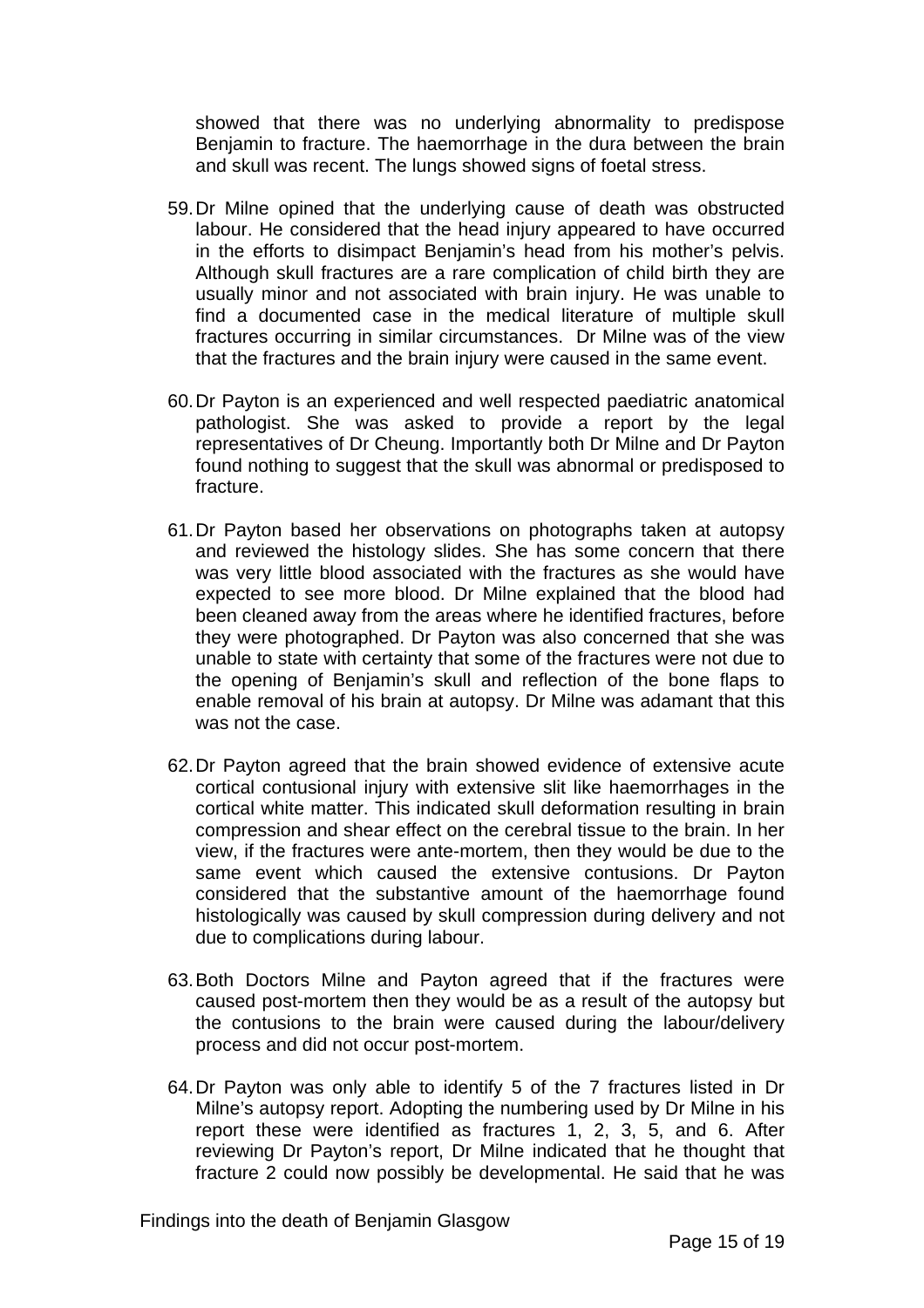confident that all of the remaining fractures were fractures. Fracture 7 was not evident on the photographs but he was confident it was present at the time of the autopsy. Dr Payton agreed that on the basis that Dr Milne was satisfied that the fractures had not occurred in the post-mortem process of removing the brain, then they would have occurred ante-mortem and at the delivery.

- 65. I am satisfied that it was not the post-mortem process that caused Benjamin's fractures. Dr Milne said he would have expected to see it as it occurred. Further there were six or seven fractures. With one fracture it may have been possible but with seven spread out over the skull it is highly unlikely that they all occurred inadvertently.
- 66. Dr Payton said there was no evidence of congenital abnormality. There was reference to Menkes Syndrome and although she could not exclude it, there also was no evidence of it. For the purposes of my findings it can be taken to be excluded.
- 67. The method used by Dr Cheung and Midwife Cousner in assisting in disimpacting the head was described to Dr Payton and Dr Milne. Dr Payton agreed that the compression to the brain together with the fractures most likely occurred due to the application of the hands to the head. Dr Milne thought the fingertips were the most likely source of the development of the fractures however the overall process had to be considered and he could not say exactly what part of the technique used caused what, as the fractures were spread out. Dr Payton did not think she could isolate one particular hand, event or incident. Dr Payton and Dr Milne both agreed that the release of suction could contribute to some of Benjamin's head injuries and although the suction could have exacerbated existing fractures, it would not have caused any fracture/s. They also agreed that although there was no evidence of undue force being needed it would seem the force used was sufficient to cause these abnormal findings.
- 68. Dr Payton also said there was some evidence that at the time of injury there may have been some hypoxia which may be related to the cord around Benjamin's neck but this could not explain the focal haemorrhage found which is suggestive of blunt force. Hypoxia could have contributed but it was not the cause of death and it was difficult to say what contribution it played. Dr Milne agreed.
- 69. Dr Child considered that the fractures and brain injury occurred in the one event and were associated with delivery. He considered that the labour was not long enough for that type of damage to have occurred in labour. Dr Weaver agreed that if the fractures occurred ante-mortem then the brain injury and fractures would be a single event. He gave evidence that the foetal skull is designed to go through labour and would be moulded but he had never heard or seen a skull fracture in 20 years. He considered it an extraordinarily rare event. If it was caused in labour (as distinct from the delivery) he would have expected to see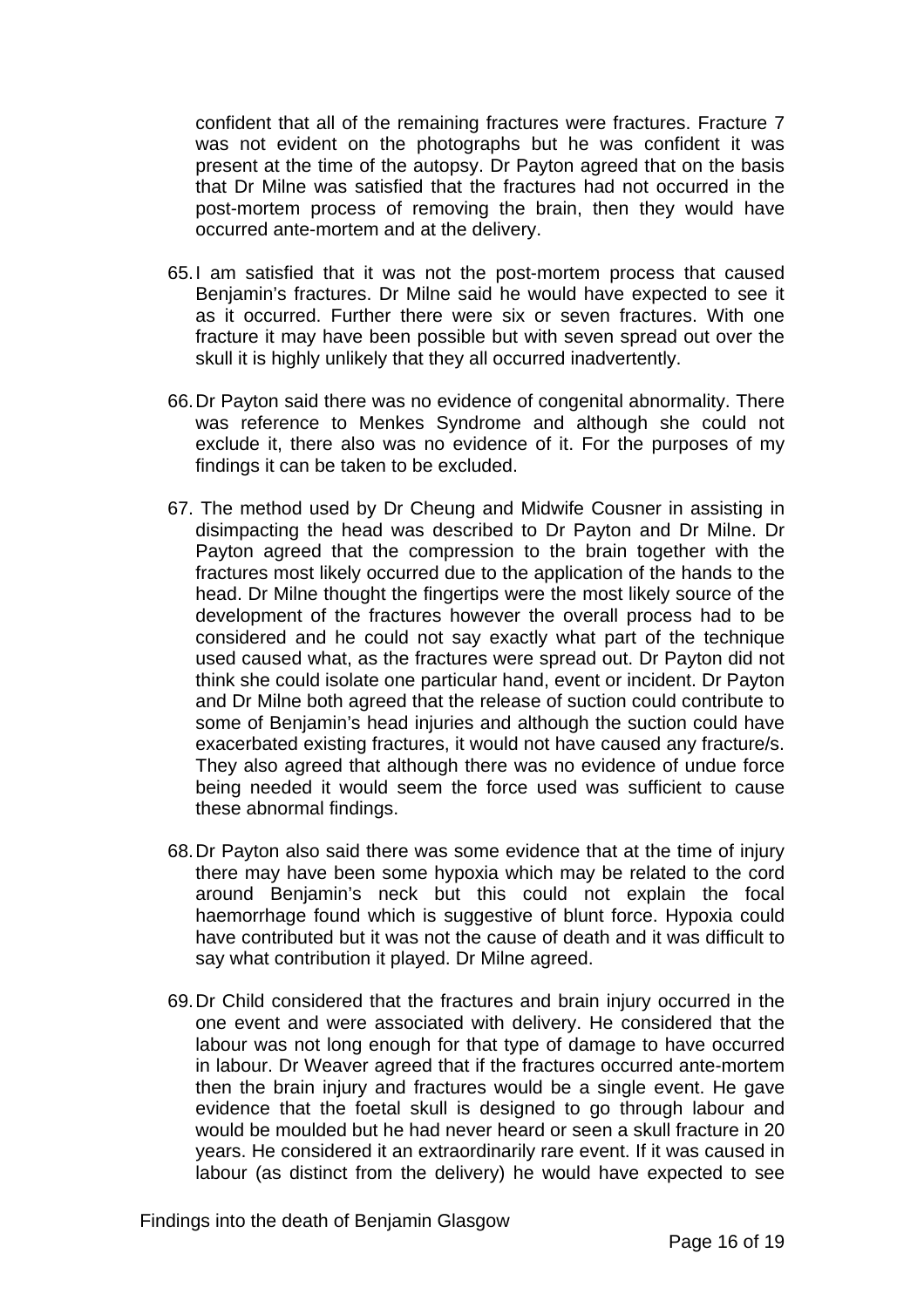more signs of foetal distress and more haemorrhaging around the fractures. In his view it was not a long labour.

- 70. Dr Keeping did not think such a brain injury could be caused in labour lasting only hours. He also would have expected signs of foetal distress if this was due to fractures/brain injury from impact on the pelvis. He had never seen it happen before and it did not add up for him.
- 71. There was reference in the autopsy report to complications caused by a uterine constriction ring. This had initially been mentioned by Dr Cheung in her operation report, however Dr Cheung later reported<sup>[17](#page-16-0)</sup> that she did not find a true constriction ring, rather some moulding of the uterine wall round the contours of Benjamin and this did not complicate the delivery. It has been accepted that this was not a complication and can be excluded. That will be excluded from the formal cause of death as set out in the autopsy certificate and report.

#### **Conclusions**

- 72. Benjamin Glasgow died very shortly after he was born. He suffered severe brain injuries in conjunction with multiple skull fractures which occurred during delivery. His birth was complicated by a brow presentation and a consequent obstructed labour. The balance of the evidence would support that the fractures and brain injury occurred whilst Dr Cheung and Midwife Cousner were endeavouring to disimpact Benjamin's head from the pelvis and to deflex the head to assist in his delivery. The evidence would not support a conclusion that the brain injury occurred in the course of labour due to compression of the skull in the pelvis. I do not accept that the fractures found by Dr Milne were caused by compression of the skull during labour or by the post-mortem removal of the brain by Dr Milne. The findings at autopsy were abnormal and have surprised Doctors Child, Keeping, Milne, Payton and Weaver. They are unprecedented.
- 73. Although criticism can be laid against some of the following:- the lack of documentation of patient information, the lack of a verbal handover and inadequacy of handover documentation and communication issues during the labour process, ultimately this would not have changed the tragic outcome. The experts agree that proceeding to a natural birth was not contraindicated. The labour was not lengthy. Decision making was made appropriately and within the bounds of reasonable medical practice. The decision to proceed to a caesarean section was made at the appropriate time and was conducted in a timely manner. The procedure was conducted with the recommended technique. The decision to request assistance by a midwife was correct and timely. There is no evidence which suggests that the labour was proceeding abnormally, although a brow presentation and impacted head are complications to which risks attach. However, the unprecedented

<span id="page-16-0"></span><sup>17</sup> Exhibit C4A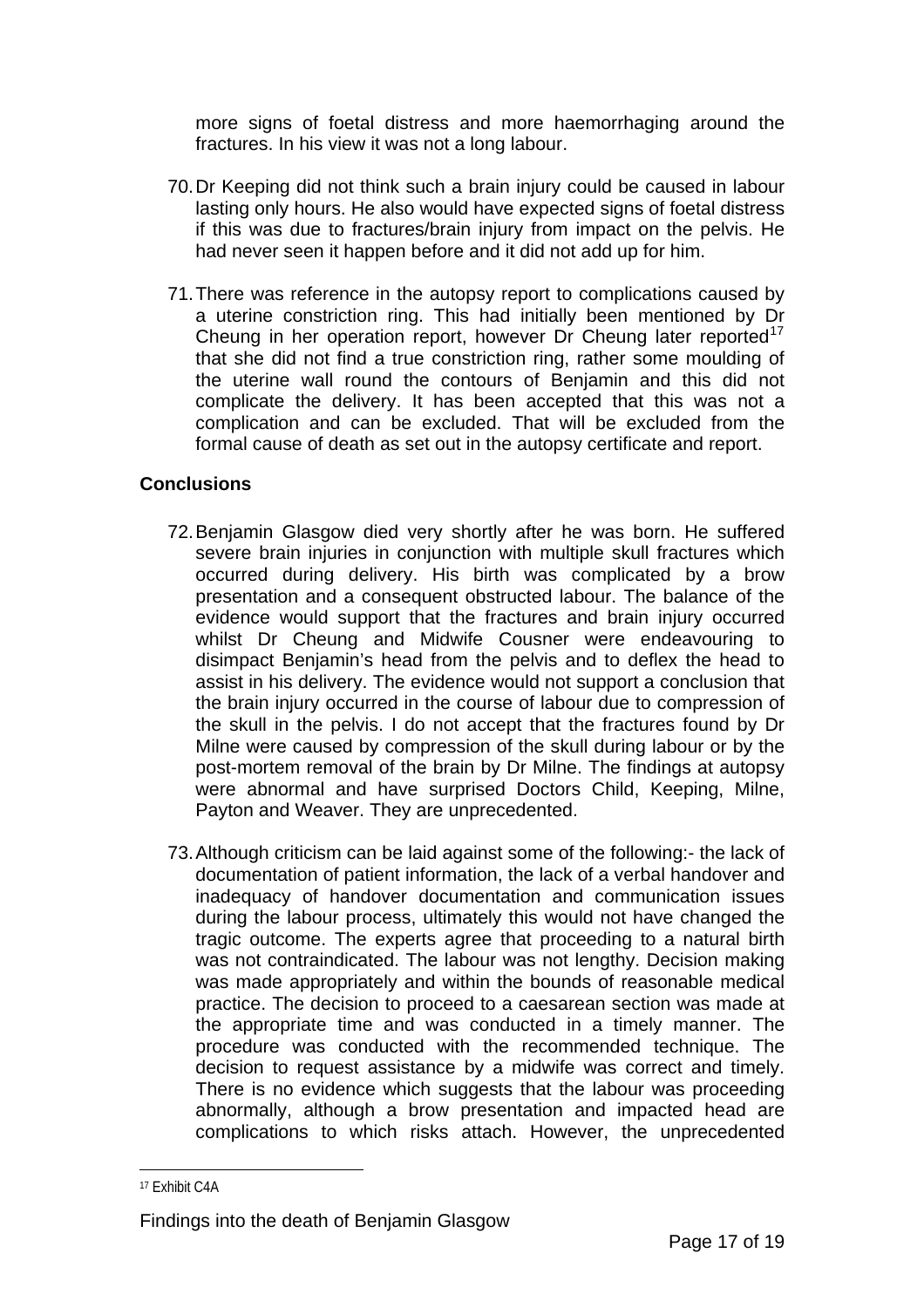injuries that occurred here were not risks that have previously been documented in the medical literature or in the combined experience of all concerned in this case. The injuries are highly likely to have occurred at the time of placing the hand around the skull by Dr Cheung, the "pushing" from underneath through the vagina by Midwife Cousner and the subsequent removal of the impacted head from the pelvis during delivery. There is no evidence from others who were present at the procedure that anything unusual was happening.

- 74. There is no evidence that suggests that undue force was required but clearly it was enough force to cause these injuries. It cannot be said what part of the process caused the injuries. Was it the hand of Dr Cheung, the fingers of Midwife Cousner or both in the context of an impacted head against the pelvis which made it more difficult?
- 75. In those circumstances I do not consider this is a case where anyone should be referred to a disciplinary body. I understand that Mr and Mrs Glasgow may find that difficult to accept. I will be referring this decision to the College for consideration as to any lessons that can be learned from this adverse event. It does seem to me that some refinement of possible techniques that can be used and in particular the purpose of the midwife or other person providing assistance in such circumstances should be considered. The College is in the best position to decide this.

#### **Findings required by section 45**

- 76. I am required to find, as far as is possible, who the deceased was, when and where he died, what caused the death and how he came by his death. I have already dealt with the last of these issues, being the circumstances of Benjamin's death. As a result of considering all of the material contained in the exhibits and the evidence given by the witnesses I am able to make the following findings in relation to the other aspects of the death:
	- a. The identity of the deceased was Benjamin Glasgow
	- b. The place of death was Mater Mother's Private Hospital, South Brisbane, Queensland.
	- c. The date of death was 19 October 2006.
	- d. The formal cause of death was:
		- 1(a) Intrapartum head injuries
		- 1(b) Other conditions in the child: brow presentation and cord entanglement
		- 1(c) Main condition in the mother: obstructive labour
		- 2. Underlying cause of death: obstructed labour.

#### **Concerns, comments and recommendations**

77. Section 46 of the Act provides that a coroner may comment on anything connected with a death that relates to public health or safety,